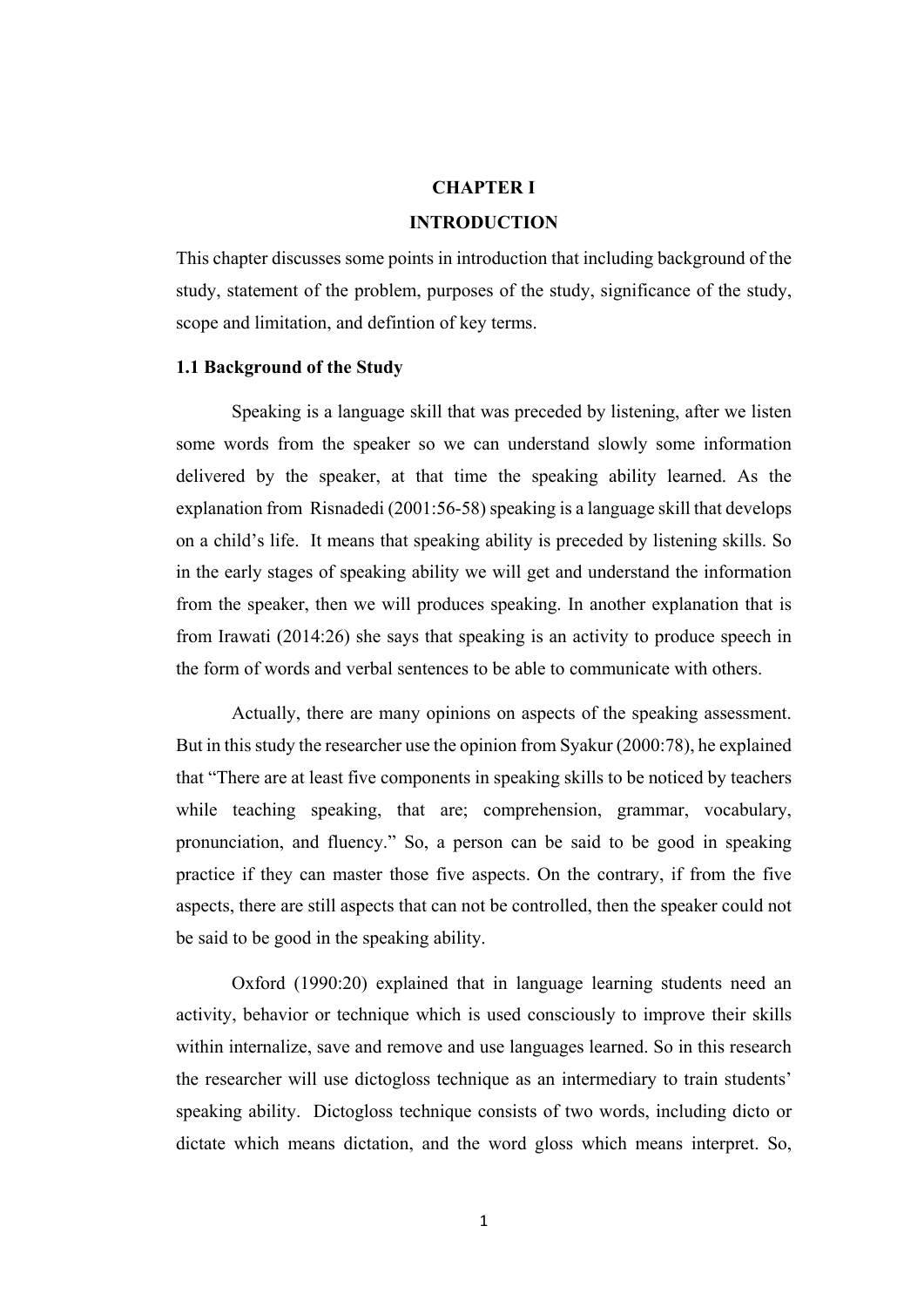dictogloss technique is a combination of two techniques, namely dictation and interpret. After the text is delivered by the speaker by dictation, then the learners will proceed by interpreting the text or story that has already been delivered. As explained by Vasiljevic (2010:41-52) Dictogloss technique is a dictational activity in the classroom, the application of the technique begins by dictating a text or story to the learners, the learners listening then they write down the key words of the text that the teacher has already read, then they work together in small groups to make text versions.

Dictogloss technique is different from dictation technique in general. In the application of actual dictogloss technique, the teacher will dictate students a short text or short story twice. The first dictation, students only comprehend what the teacher says. In the second dictation, the students will start writing some keywords according to the content of the text that already read out. Then the students are divided into several small groups, then in the groups the students will begin to work together and exchange ideas to arrange the keywords into a story according to what has been dictated by the teacher. After that, every group must come forward to presents the results of the discussions using their own language.

Many research have been conducted to use Dictogloss technique in teaching and learning process. The first study was conducted by Asrobi and Amni (2017) titled "The Use of Dictogloss in Teaching Listening Comprehension for EFL Learners". The design of this research was pre-experimental research design which use the pre-test and post-test. this research conducted in tenth grades of MA Muallimat NW Pancor with a total of thirty students. The result of this research showed that pre-test was lower than post-test, so it can be concluded that dictogloss was significantly effective in teaching listening comprehension. The second study conducted by Retnowaty (2017) titled "The Effectiveness of Dictogloss Technique to Improve Students' Skill in Writing Narrative Text". This study conducted in SMAN 2 Wonosobo in academic year 2010/2011. She used experimental Designs which use the pre-test and post-test equivallent-group design. There were two groups that were given different treatments. The experimental group was taught by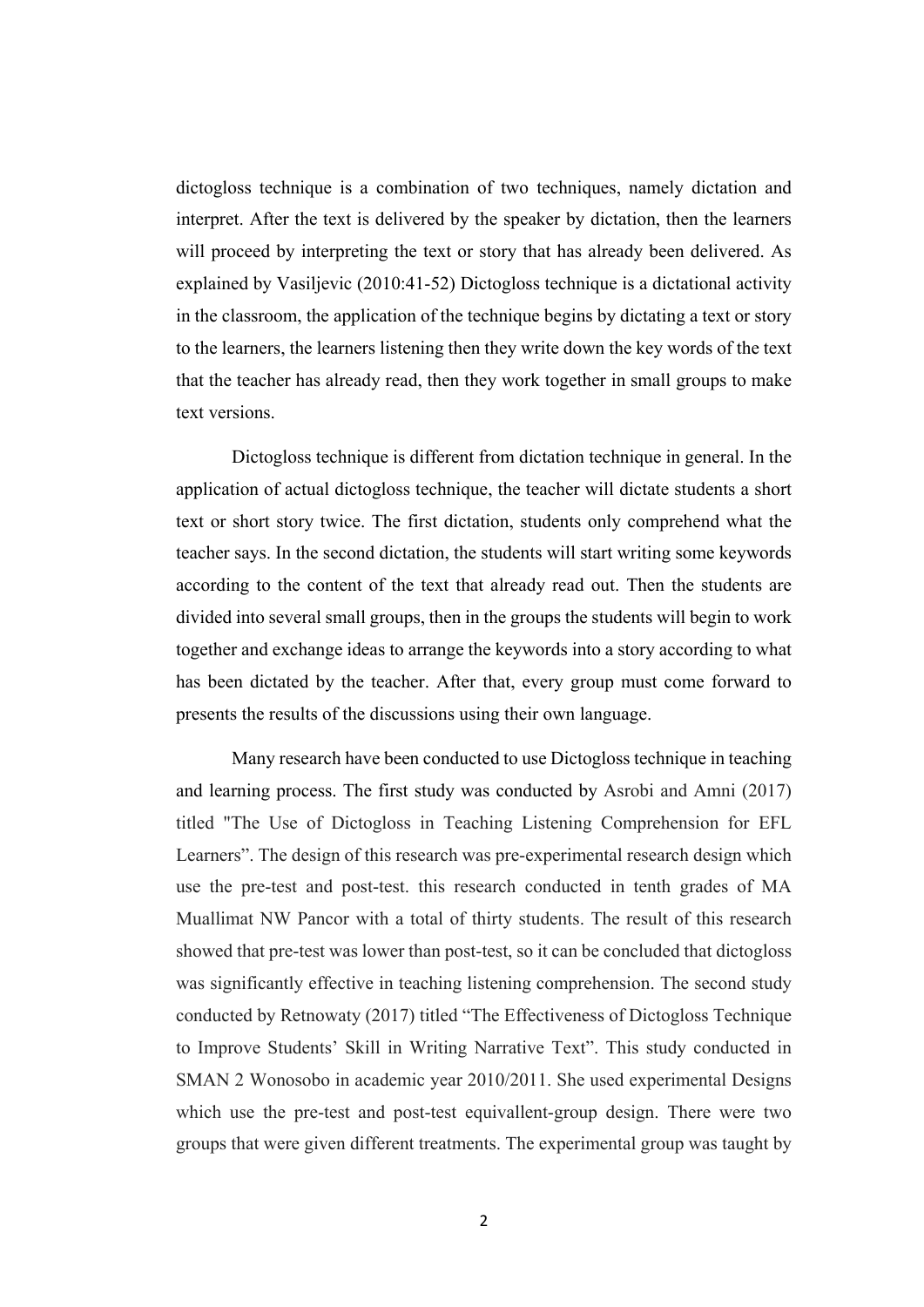using dictogloss technique, and the second group was taught without dictogloss technique, but using sequential pictures as media. The result of this research showed that the average scores of pre-test from the two groups were nearly the same. After giving treatments, the score of experimental group more higher than control group. So, there is significant difference between students that giving treatments using dictogloss technique and without using dictogloss technique. The last study conducted by Kurniawati (2012:14) titled "*Learning English Using Dictogloss to Improve Speaking Skill of Students in the Eight Year at Smp Darul Muta'allimin Taman, Sidorjo"*. She used three aspects of speaking for her research that are Pronunciation, Fluency, and Vocabulary. She use *Classroom Action Research (CAR)* as the design of her research. The result showed that students speaking skill was after using Dictogloss technique.

From those previous studies noone has examined the Dictogloss technique in teaching speaking and used quasi experimental design, so here the researcher will used Dictogloss as a technique for teaching speaking and focused on five aspects of speaking. Accordance with the opinion of Syakur (2000:78) The five aspects of speaking assessment are includes comprehension, grammar, vocabulary, pronunciation, and fluency. So, from those two differences the further researcher will re-examine the use of dictoggloss technique on students speaking ability to know the effect of dictogloss technique on the students speaking ability after the aplication of the two differences. The researcher will conduct this study in junior high school level, the research subject is SMP Muhammadiyah 07 Cerme. The researcher will take the students in the first semester at eight grades as the subject of this study and focus on the experession of *Interpersonal communication* as the topic. The reason of the researcher chose this school because the facilities of the school can support the implementation of Dictogloss technique.

# **1.2 Statement of the Problem**

Based on the discussion above, the problem of the research can be formulated as follows: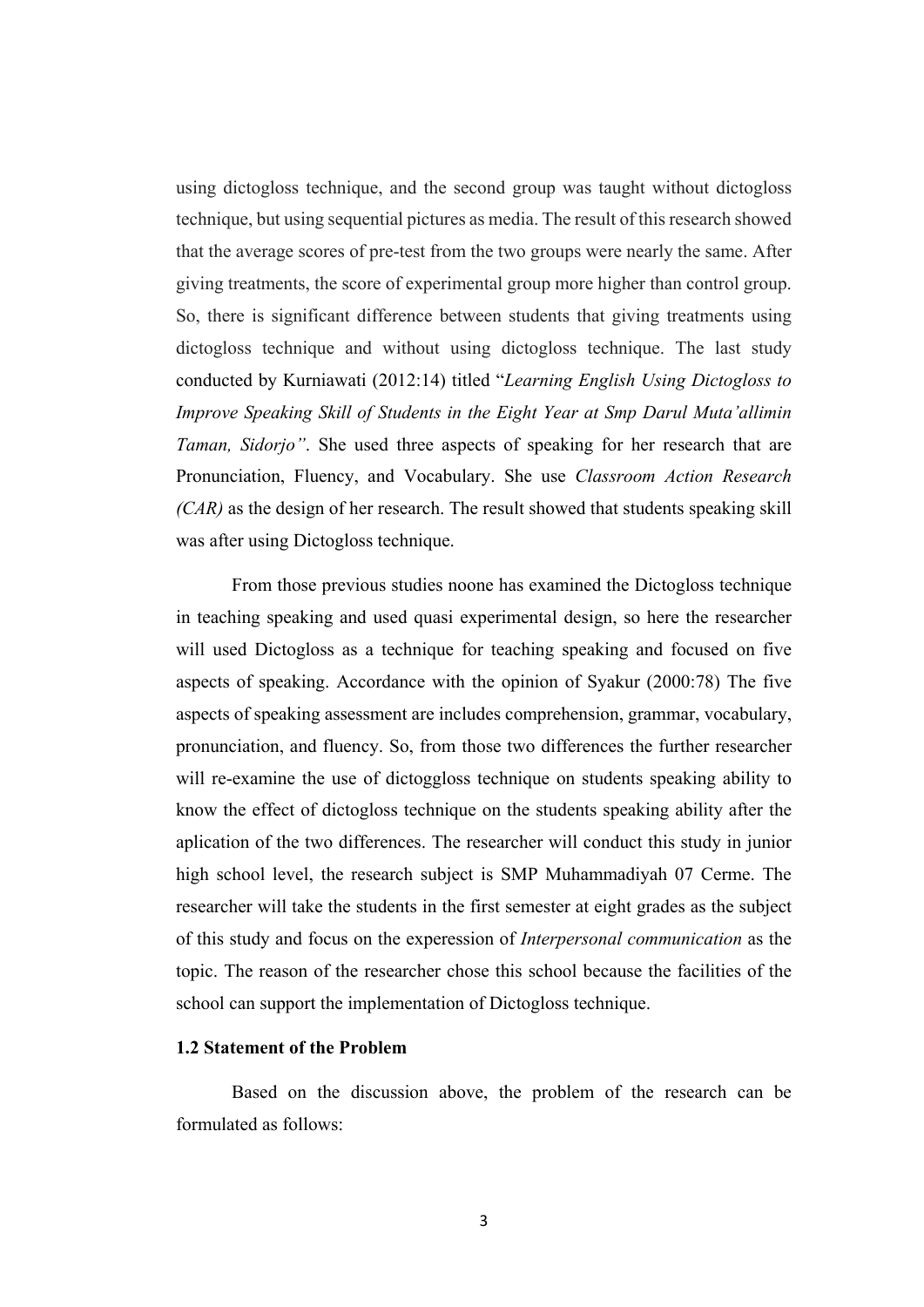Is there any significant effect of using dictogloss technique on students speaking ability at eight grades of SMP Muhammadiyah 07 Cerme?

# **1.3 Purposes of the Study**

The purpose of this study is to know the effect of dictogloss technique on the students speaking ability at eight grades of SMP Muhammadiyah 07 Cerme, whether there is change or not in the students speaking ability after the technique applied.

# **1.4 Significance of the Study**

There are two significances of the study, that are theoritical and practical significance. Theoritically, the result of this study is to know how the dictogloss technique can give the positive effect on students speaking ability at eight grades of SMP Muhammadiyah 07 Cerme.

Practically, from this study the writer hope that the result of this study can give benefits for the reader, especially for the teacher and the students. For the teacher, the writer hope that the result of this study can give the teacher alternative method to teach speaking. For the students the writer hope that from this study, the students more easy to practice speaking and more better in the speaking practice. For the readers, the writer hope that this study can give contribution to the readers to always improve the teaching method become a modern method.

### **1.5 Scope and Limitation**

The scope of this study is to explain the effect of dictogloss technique on students speaking ability. The researcher choose dictogloss technique on students speaking ability, the reason is because the researcher want to know the effect of dictogloss technique on students speaking ability.

Limitation of this study was material used in the application of dictogloss technique. The material used is about *Interpersonal Communication*.